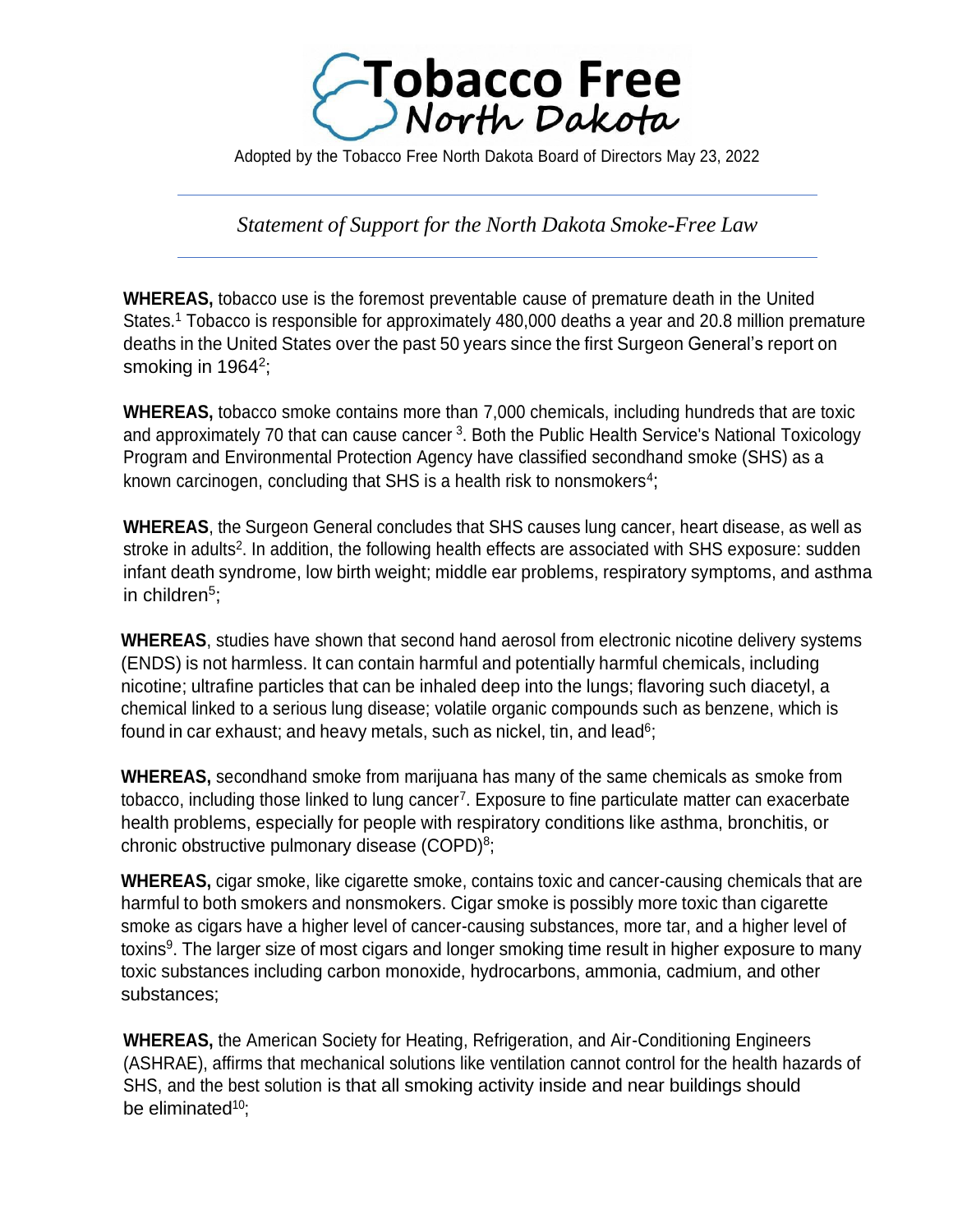**WHEREAS,** the Surgeon General concluded that there is no risk-free level of exposure to SHS; ventilation and other air cleaning technologies cannot completely control for exposure of nonsmokers to secondhand smoke; smoke-free workplace policies are the only effective way to eliminate SHS exposure in the workplace, and evidence from peer-reviewed studies shows that smoke-free policies and laws do not have an adverse economic impact on the hospitality industry;

**WHEREAS**, SHS exposure to pregnant women can lead to congenital birth defects, low birthweight and stillbirth, as well as respiratory tract infections and asthma incidence in young children<sup>11</sup>;

**WHEREAS**, multiple studies have linked comprehensive smoke-free workplace and public places legislation to significant declines in hospital admissions for heart attacks in the general population;

**WHEREAS**, studies indicate that individuals living in communities with comprehensive smoke-free policies are 22% less likely to be hospitalized for COPD compared to their peers in communities with moderate-weak smoke-free laws or no law<sup>12</sup>;

**WHEREAS,** the World Health Organization (WHO) recommends that ENDS not be used indoors, especially in smoke-free environments, in order to minimize the risk to bystanders of breathing in the aerosol emitted by the devices and to avoid undermining the enforcement of smoke-free laws $13$ ;

**WHEREAS**, the annual economic impact of secondhand smoke alone in the United States is nearly \$7 billion[;](https://www.tobaccofreekids.org/problem/toll-us)

**WHEREAS**, in 2012 North Dakota voters enacted a comprehensive statewide law prohibiting smoking in enclosed public places, with every county voting in favor of the law;

**WHEREAS**, this law is supported by over 80% of North Dakotans<sup>14</sup>;

**THEREFORE,** be it resolved,

believes that the current smoke-free air law codified in North Dakota Century Code be unaltered from its current language so that the citizens of North Dakota continue to enjoy the economic and health-related benefits they have experienced since 2012.

Name of Organization Representative Signature of Organization Representative Date

<sup>1</sup>Centers for Disease Control & Prevention, Current Cigarette Smoking Among Adults, United States, 2011, 61(44) Morbidity and Mortality Wkly. Rep. 889, 891 (2012), http://www.cdcgov/mmwr/pdf/wk/mm6144.pdf

<sup>&</sup>lt;sup>2</sup> U.S. Department of Health and Human Services. (2014). The Health Consequences of Smoking-50 Years of Progress: A Report of the Surgeon General, Retrieved from:<https://www.ncbi.nlm.nih.gov/books/NBK179276/>

<sup>&</sup>lt;sup>3</sup> U.S. Department of Health and Human Services. The Health [Consequences](https://www.cdc.gov/tobacco/data_statistics/sgr/50th-anniversary/index.htm) of Smoking—50 Years of Progress: A Report of the Surgeon General.